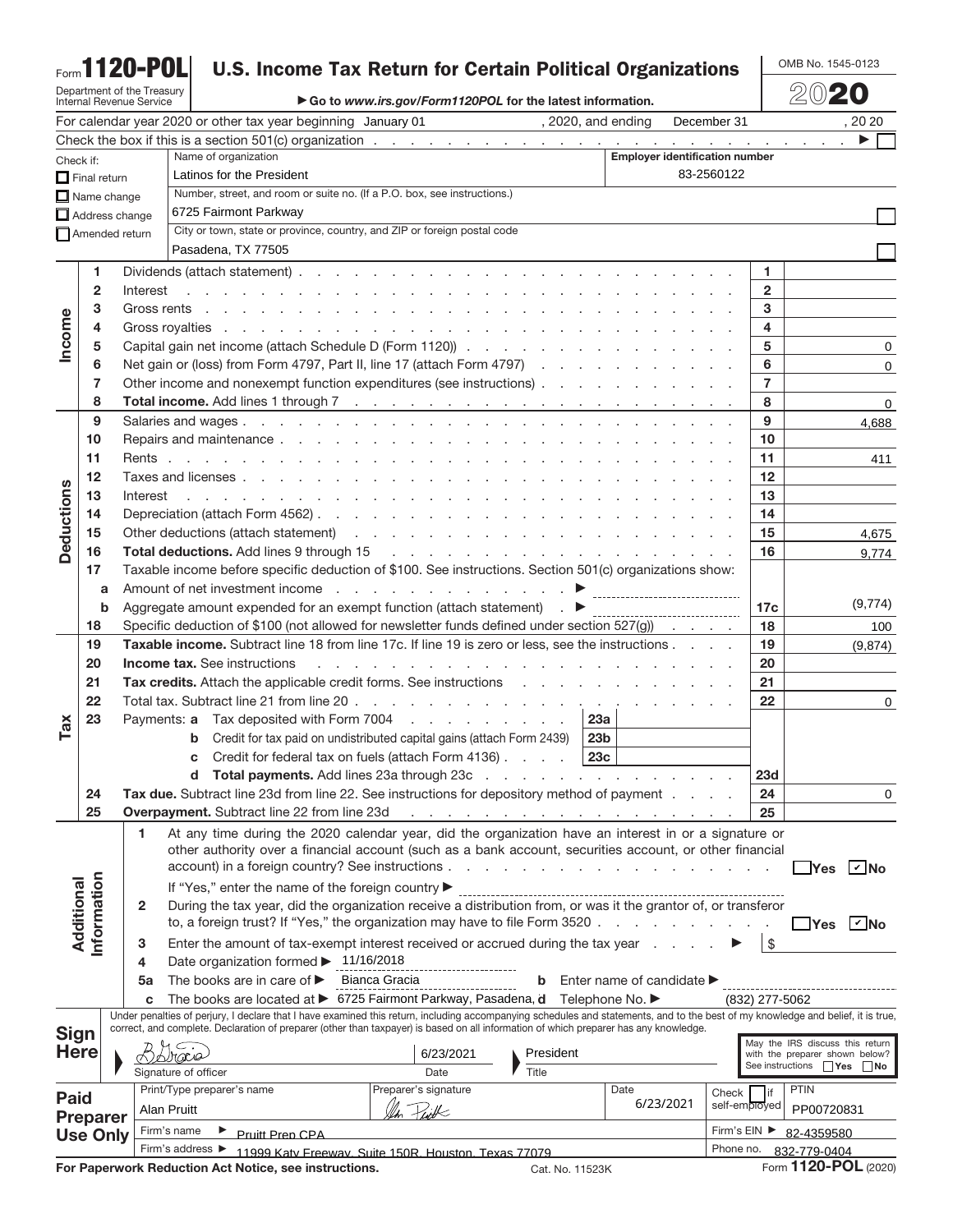| Name of the organization         |  |
|----------------------------------|--|
| <b>Latinos for the President</b> |  |

Employer identification number Latinos for the President 83-2560122

## Part II - Line 15 - Other Deductions

| S.No            | Name of the Deductions             | <b>Deductions Amount</b> |
|-----------------|------------------------------------|--------------------------|
| 1               | Advertising                        | \$1,065                  |
| $\overline{2}$  | <b>Bank Fees</b>                   | \$30                     |
| 3               | <b>Travel Expenses</b>             | \$2,334                  |
| $\overline{4}$  | Consulting                         | \$41                     |
| 5               | Insurance                          | \$9                      |
| $6\phantom{1}6$ | <b>Legal and Professional Fees</b> | \$94                     |
| $\overline{7}$  | <b>Meals</b>                       | \$455                    |
| 8               | <b>Operational Supplies</b>        | \$647                    |
|                 |                                    |                          |
|                 |                                    |                          |
|                 |                                    |                          |
|                 |                                    |                          |
|                 |                                    |                          |
|                 |                                    |                          |
|                 |                                    |                          |
|                 |                                    |                          |
|                 |                                    |                          |
|                 |                                    |                          |
|                 |                                    | .                        |
|                 |                                    |                          |
|                 |                                    |                          |
|                 |                                    |                          |
|                 |                                    |                          |
|                 |                                    |                          |
|                 |                                    |                          |
|                 |                                    |                          |